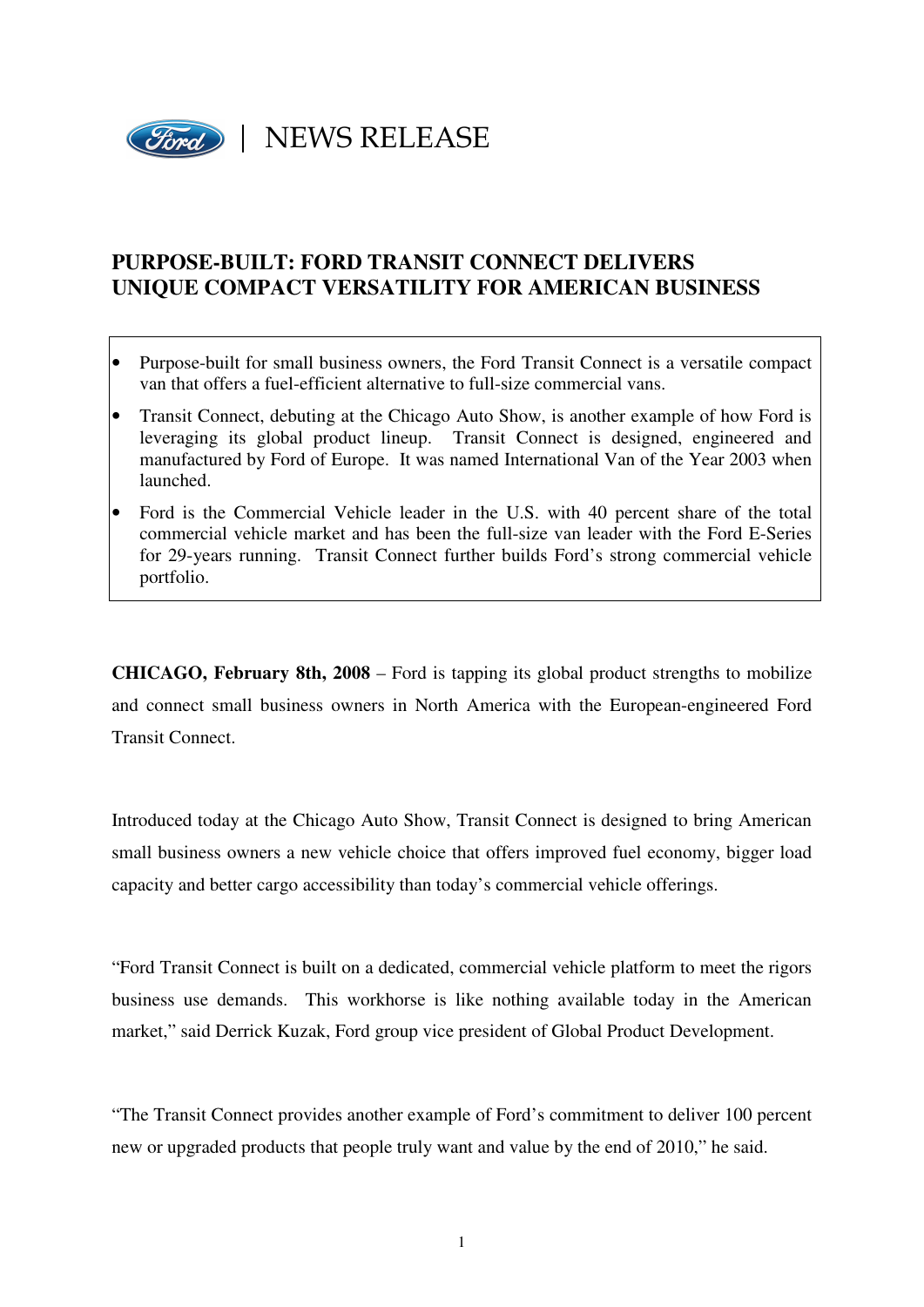With its standard, 2.0-liter, four-cylinder engine and automatic transmission, Transit Connect delivers fuel economy estimated at 19 mpg city and 24 mpg highway.

Transit Connect will be a truly white-space product for North America. Its closest competitors are cargo vans offered by Chevrolet and Dodge. Transit Connect will provide a significant city fuel economy advantage, while offering more cargo space. Both are increasingly important to small business owners in today's changing marketplace.

"More than ever before, consumers are making the bulk of their purchases from the Internet and smaller, specialty businesses, which is increasing the volume of small package deliveries," said Kuzak. "Transit Connect is ideally suited to meet those delivery needs because of its flexible package, compact size and fuel-efficient powertrain. It will make the delivery process for small business owners easier and more affordable."

### **Global Product Innovation**

Designed, engineered and manufactured by Ford of Europe to beat tough, medium commercial vehicle standards, Transit Connect has been a sales success for Ford across the Atlantic and is an ideal option for small business owners in North America.

"Ford is intensifying its efforts to leverage the best of our Ford product portfolio around the world," Kuzak said. "In Europe, this tough small van has carved out a niche for itself, building on the strength of the Transit name – which is synonymous with commercial vehicle leadership in Europe. Transit Connect can make a real difference to customers here."

Transit Connect was named International Van of the Year 2003 by an independent panel of leading commercial vehicle journalists representing 19 European countries when first launched.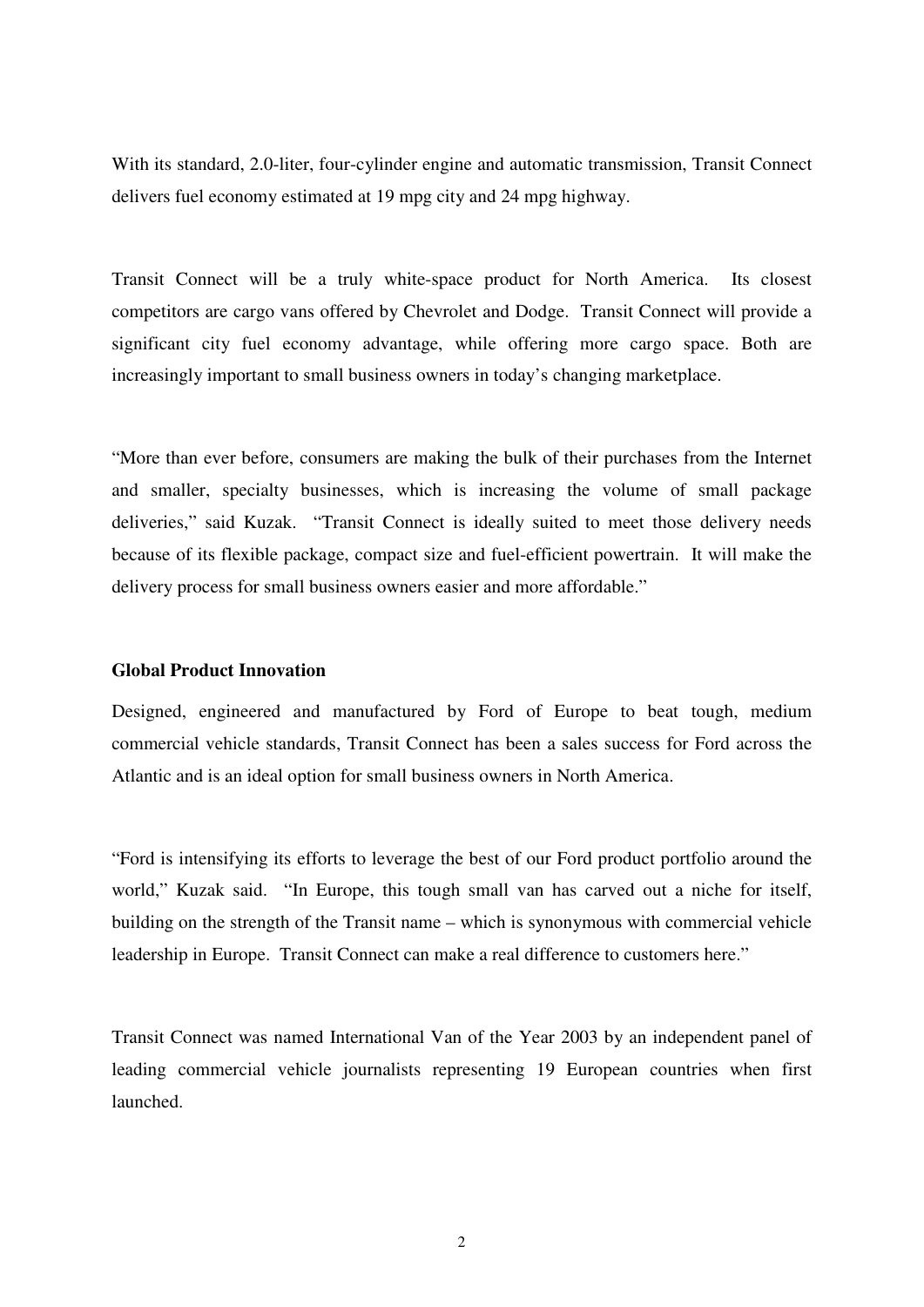Editors credited Ford for listening to the wants and demands of customers, both large and small and heralded the "long list of clever and practical solutions in the areas of handling, accessibility, security and safety" that Ford Transit Connect introduced.

#### **Car+Van+Truck = Transit Connect**

Complementing its truck toughness, Transit Connect handles and performs like a car and offers car-like fuel economy, interior comforts and safety features. "It drives like a car, works like a van and is engineered to be as tough as a truck," said Rob Stevens, Chief Engineer of Ford Transit Connect in the U.S.

This compact van was built around the following key attributes:

- Class-leading cargo area functionality and versatility
- High levels of durability through the use of thick, high-strength steel and a reinforced body shell with partial double skin sides and twin side crossmembers
- Responsive and fuel-efficient powertrain
- High levels of security and safety, with a rigid body structure, side impact protection, dual front air bags and an array of security features, including a lockable hood
- Low cost of ownership, from lower fuel costs to powertrain durability

## **Opening with Versatility**

Transit Connect has cargo doors on both sides and at the rear – dual sliding side doors and 180-degree-opening rear doors – that make accessing its generous cargo area convenient. Its front doors have large openings, making getting in and out of the vehicle easy – an important design feature for delivery people.

For its size and urban maneuverability, the Transit Connect cargo capacity is a massive 143 cubic feet. It can accommodate loads up to 6.5 ft. in length and 4.7 ft. in width.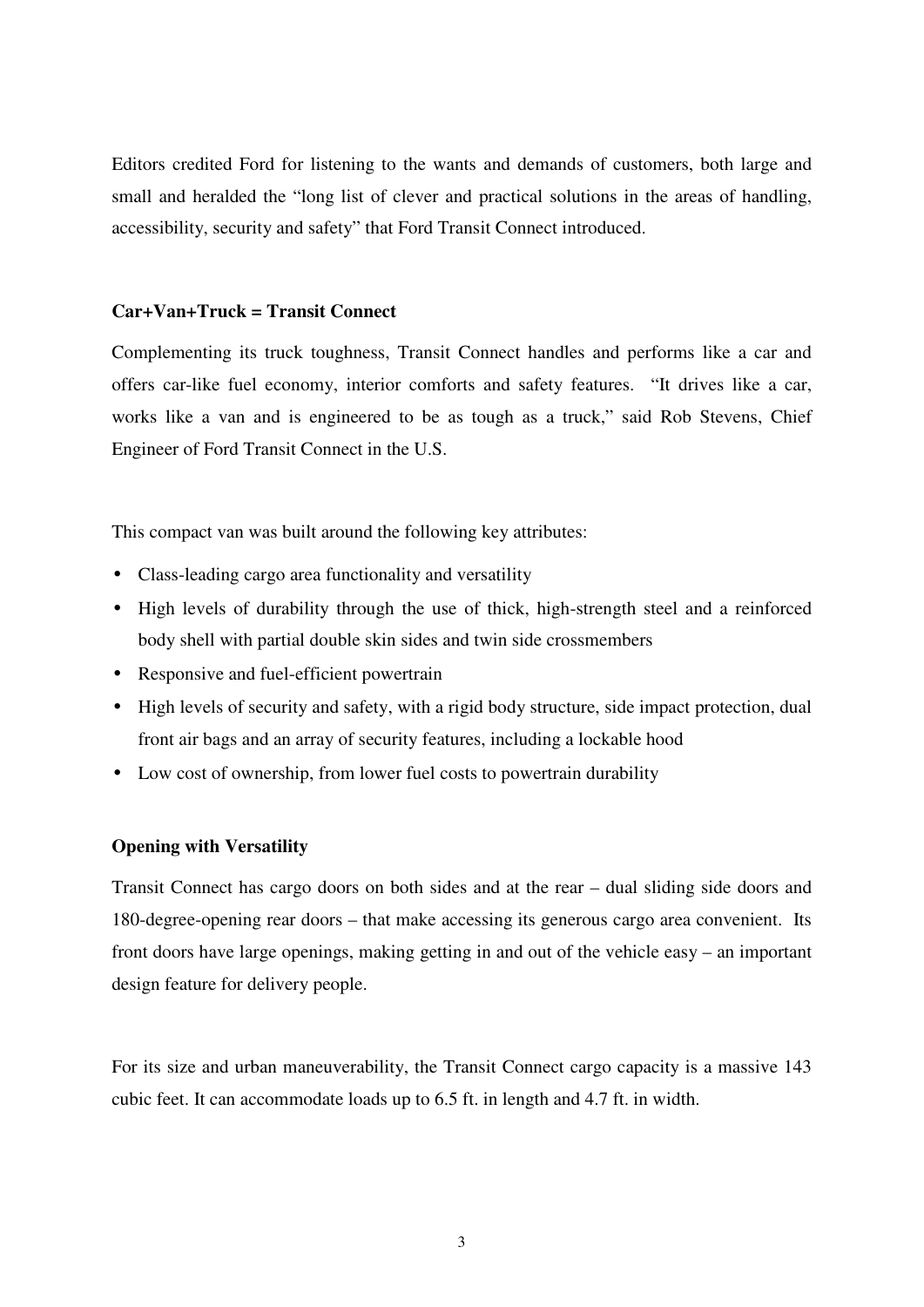"Transit Connect can swallow far more cargo than its users might think," said Len Deluca, Director of Ford Commercial Trucks.

"Its versatile cargo area gives Transit Connect an unequivocal advantage, accommodating for large, flat-sided loads and providing a totally flat load floor," he said.

Straight and square side walls of the Transit Connect also mean business on the outside. They provide a clean surface and perfect positioning for commercial branding logos and messages.

Inside, storage systems can make Transit Connect ideal for specific businesses.

For the Chicago show, Ford kitted out Transit Connects highlighting three local businesses – including a catering and event planning company, a wine wholesaler and home technology integration firm – as well as a five-member Chicago blues band.

The Windy City is a fitting place to debut the versatile Transit Connect. Its maneuverability makes it ideal for urban use, where streets are congested and parking space for delivery or service vehicles is limited. Its tight turning radius makes Transit Connect as nimble as a compact car. And its height makes it ideal for tight parking garages with limited-height clearances – Transit Connect gets in and out of garages with as little as 6 ft. 8 in. clearance.

#### **Established Credentials**

Transit Connect is part of a family of Transit commercial vehicles offered across Europe. Since the introduction of the Transit Connect, Ford's share of the European light and medium duty commercial vehicle market has doubled to 34 percent. In record-setting 2007, Ford sold 109,900 Transit Connects and 224,915 Transits in Europe.

For more than 40 years, the Transit brand has synonymous with commercial vehicle excellence, a success which continues to grow. In 2007, Ford achieved an all-time record